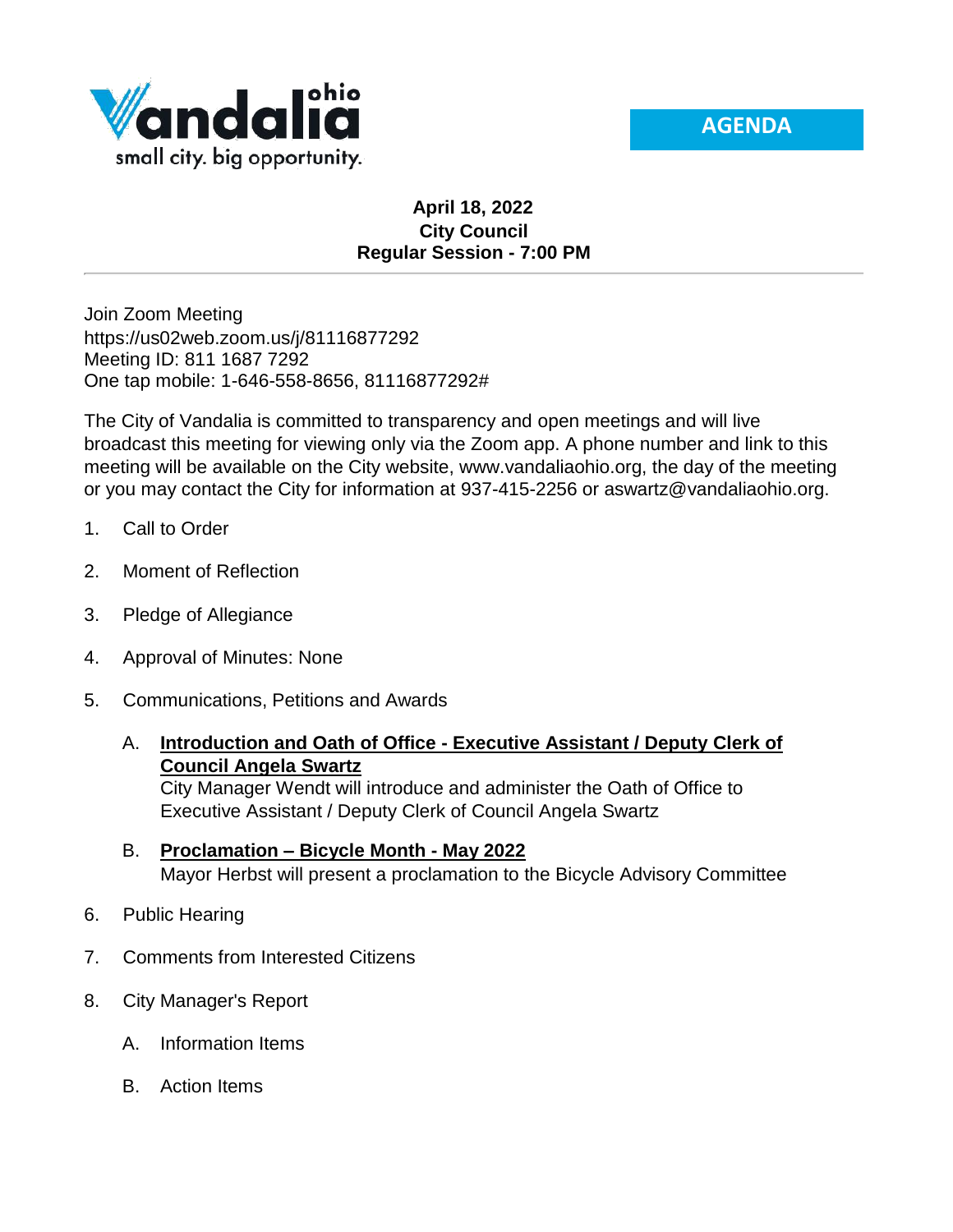- 9. Old Business
- 10. Resolutions
	- A. **22-R-36** A Resolution Authorizing The City Manager To Execute A Letter Of Understanding With The United States Air And Trade Show
	- B. **22-R-37** A Resolution Waiving The Formal Bidding Process And Authorizing The City Manager To Enter Into A Contract With Pace Analytical Services, Inc To Provide EPA Mandated Sampling And Testing Of Sanitary Sewer Discharge From Various Industries And Bacteria Testing Of Drinking Water In The City Of Vandalia For Calendar Years 2022 And 2023
	- C. **22-R-38** A Resolution Establishing The Infrastructure Fund
- 11. Ordinances First Reading
	- A. **22-15** An Ordinance Amending The Vandalia Zoning Code And Map To Include The Vandalia City Center Overlay
- 12. Ordinances Second Reading
	- A. **22-13** An Ordinance Approving A Planned Unit Development Preliminary Development Plan And Associated Zoning Map Change For Copperfield Towns On Land Generally Located At 3330 Mulberry Road
- 13. Ordinances Emergency
	- A. **22-14** An Ordinance Approving Individual Assessments Amounts And Directing The Finance Director Or Her Designee To Certify The Amounts To The County Auditor For Collection And Declaring An Emergency
- 14. Reports from Boards and Commissions
	- A. **Variance: Expansion of a Non-Conforming Use – 7615 Poe Ave / Rush Trucking**

The Applicant, Rush Truck Centers of Ohio, Inc., has requested an expansion of a nonconforming use. The subject property is zoned Highway Business (HB). Per City Code Table 1218-1: Principally Permitted Uses in Base Zoning Districts, the use of "Truck and Heavy Equipment Sales" is listed as conditionally permitted within the Office/Industrial Park (O/IP) and Industrial (I) Zoning Districts only. The Board of Zoning Appeals voted 4-0 to recommend approval of the requested expansion of a non-conforming use.

- B. Planning Commission Meeting Minutes: March 22, 2022
- 15. March Bill Listing in the amount of \$1,726,006.07, the list of March Expenses over \$50,000, and the March Purchasing Card Detail in the amount of \$38,865.44